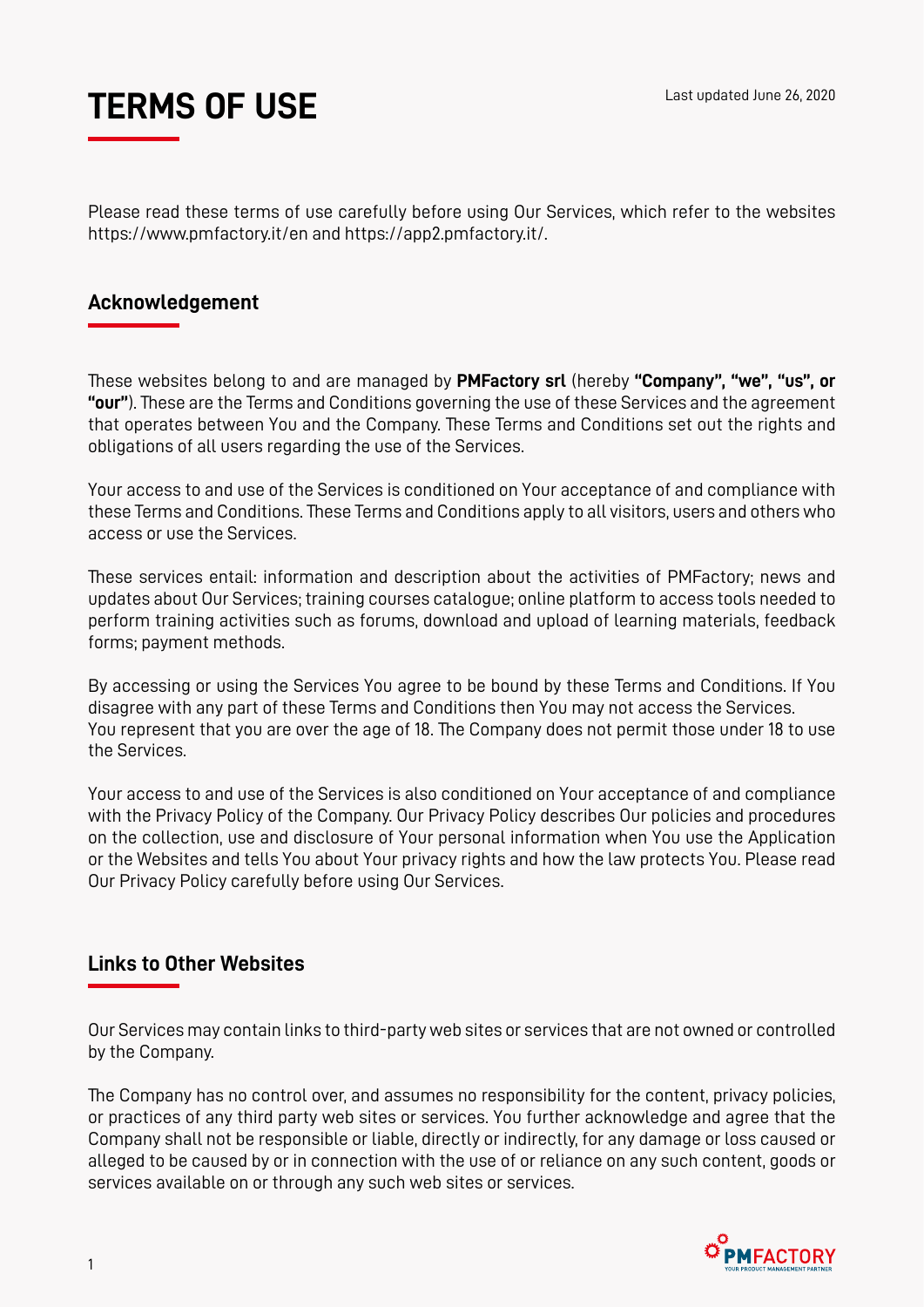We strongly advise You to read the terms and conditions and privacy policies of any third-party web sites or services that You visit.

## **Promotional emails (newsletter)**

If you have explicitly agreed to it, You accept to receive from time to time promotional material from Us by mail (newsletter). If You no longer wish to receive such material or news, we invite You to communicate it at any time.

# **Commercial terms**

When you purchase any of the Services offered by Us, you accept the following: (i) you are responsible for reading the complete offer of the Service before agreeing to buy it; (ii) you commit to subscribe a legally binding contract for acquiring the Service and for checking-out from the payment method.

The prices we set for the usage of our Services are shown on the Websites. We reserve the right to modify our prices for the products commercialized at any time and to correct any involuntary mistakes which may happen. Further information about prices and related taxes are available upon request.

# **Refund policy**

In case of withdrawal from a course, a written statement of its communication is accepted up to 6 working days before the beginning of the course.

If the withdrawal is received after this deadline, or if the User fails to show up during the entirety or part of the course, still payment of the total sum is due in its entirety, given its predetermination in relation to organizational and training needs.

The Company reserves the faculty to re-schedule the starting date of a course or to cancel it if the minimum number of participants is not achieved. Any variation will be timely communicate to the participant and total refund of any already processed payment will take place.

### **Right to change the offer**

We may, without warning, change our Services; stop offering our Services or some of their features; limiting the Services. We may interrupt or suspend permanently or temporarily the access to our Services without warning or responsibility for any o no reason.

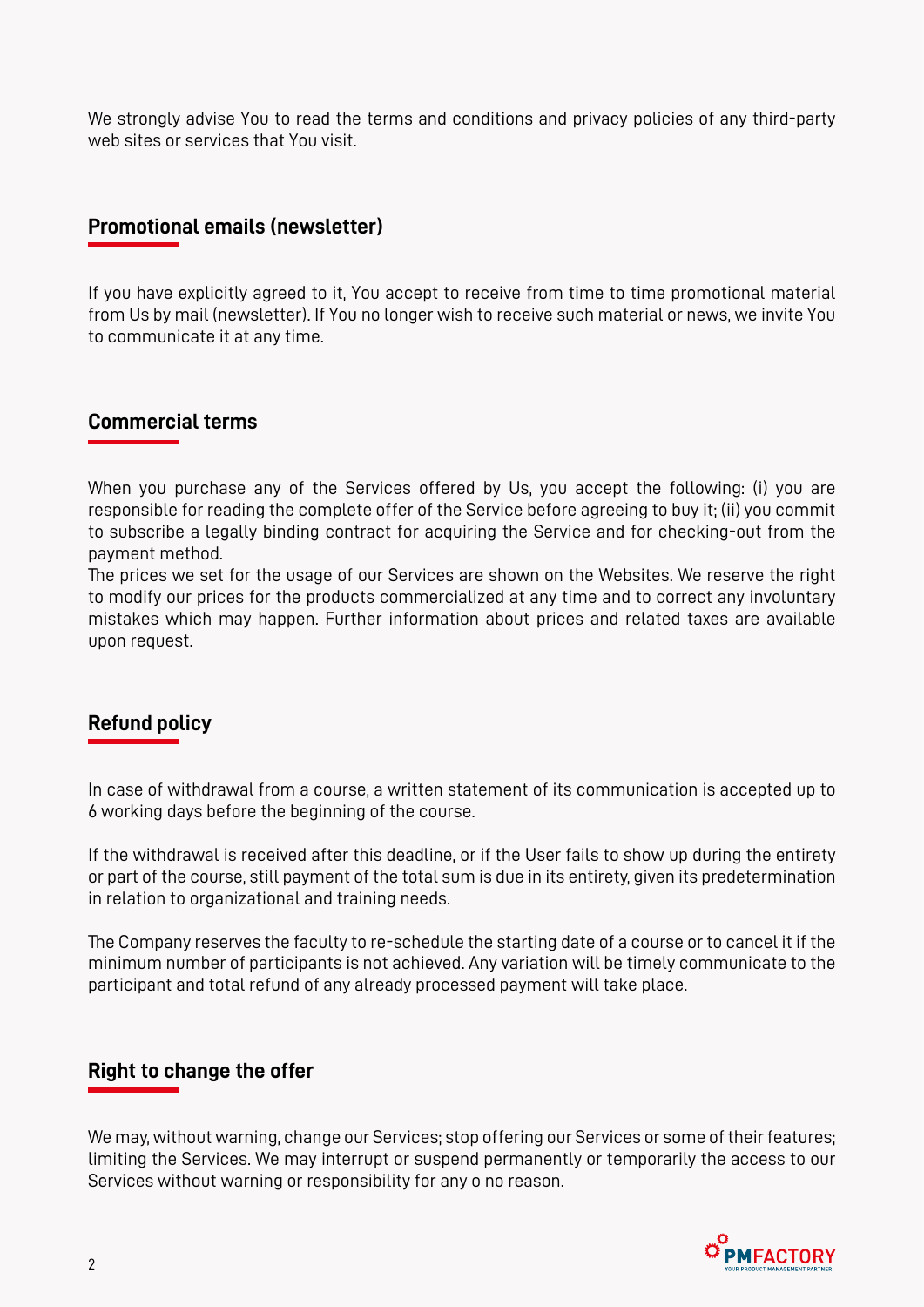## **Intellectual property rights, copyright and logos**

The Services and all the materials here included or transferred, such as software, images, texts, design, logos, patents, brands, copyright, photos, audio files, video files, music and all intellectual property rights related to them are exclusively property of PMFactory srl. Without explicit indication in the present document, nothing in these Terms will be considered as a license for these intellectual property rights and the User accepts not to sell, lease, rent, modify, distribute, copy, reproduce, transmit, publicly show, publicly execute, publish, adapt, modify or create derived works.

# **Termination**

We may terminate or suspend Your access immediately, without prior notice or liability, for any reason whatsoever, including without limitation if You breach these Terms and Conditions. Upon termination, Your right to use the Services will cease immediately.

## **Limitation of Liability**

To the maximum extent permitted by applicable law, in no event shall the Company or its suppliers be liable for any special, incidental, indirect, or consequential damages whatsoever (including, but not limited to, damages for loss of profits, loss of data or other information, for business interruption, for personal injury, loss of privacy arising out of or in any way related to the use of or inability to use the Services, third-party software and/or third-party hardware used with the Services, or otherwise in connection with any provision of this Terms), even if the Company or any supplier has been advised of the possibility of such damages and even if the remedy fails of its essential purpose.

Some states do not allow the exclusion of implied warranties or limitation of liability for incidental or consequential damages, which means that some of the above limitations may not apply. In these states, each party's liability will be limited to the greatest extent permitted by law.

### **Governing Laws and Disputes Resolution**

The laws of the Italian Country, excluding its conflicts of law rules, shall govern this Terms and Your use of the Services. Your use of the Application may also be subject to other local, state, national, or international laws.

If You have any concern or dispute about the Services, You agree to first try to resolve the dispute informally by contacting the Company.

For European Union (EU) Users, if You are a European Union consumer, you will benefit from any